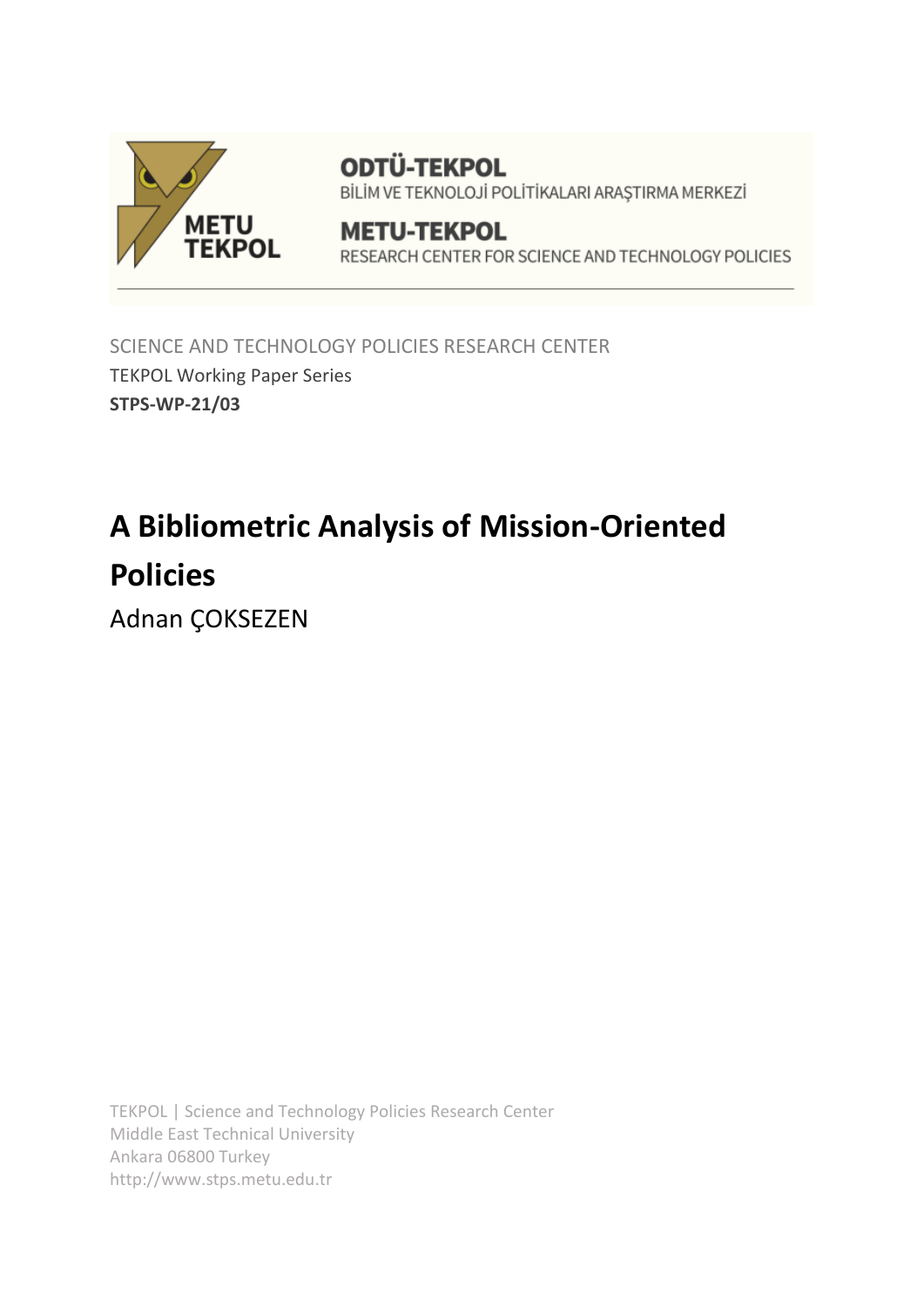# **A Bibliometric Analysis of Mission-Oriented Policies**

Adnan Çoksezen

Department of Economics, Middle East Technical University

# **Abstract**

The interest in mission-oriented policies have been increased in the last few years. In this paper, a bibliometric analysis of mission-oriented policies is conducted to understand how research focuses changed over time and between the countries. To conduct the bibliometric analysis, data are gathered from the Web of Science publication database. From the data, the number of publications over time, number of publications and citations from countries, and repetitive keywords from the publications are analysed. Furthermore, a visual analysis for the same dataset is conducted using VOSviewer, to understand how the research focuses changed over time and between the countries. Findings of the bibliometric analysis suggests that research interest for the mission-oriented policies has kept increasing since the early 2000s. Also, research interest has shifted from the United States of America to Europe and China in recent years, and high numbers of co-authorships between European countries make Europe the main research hub for the mission-oriented policies.

**Keywords:** mission-oriented policies, innovation policies, bibliometric analysis, Web of Science

# **1 Introduction**

The idea that governments should support the innovation process is gaining more and more interest in literature. For example, Mowery (2010) states it is critical to shift from a vision of the State as merely delivering a fix to a market failure to one in which the State creates and encourages investments and innovations. However, State's direct involvement in specific sectors or technologies causes some concerns, such as unintentionally creating monopolies in some sectors or technologies. Therefore, it is also critical that public investments should not allow their private beneficiaries to create monopolies in technical fields, and a "pro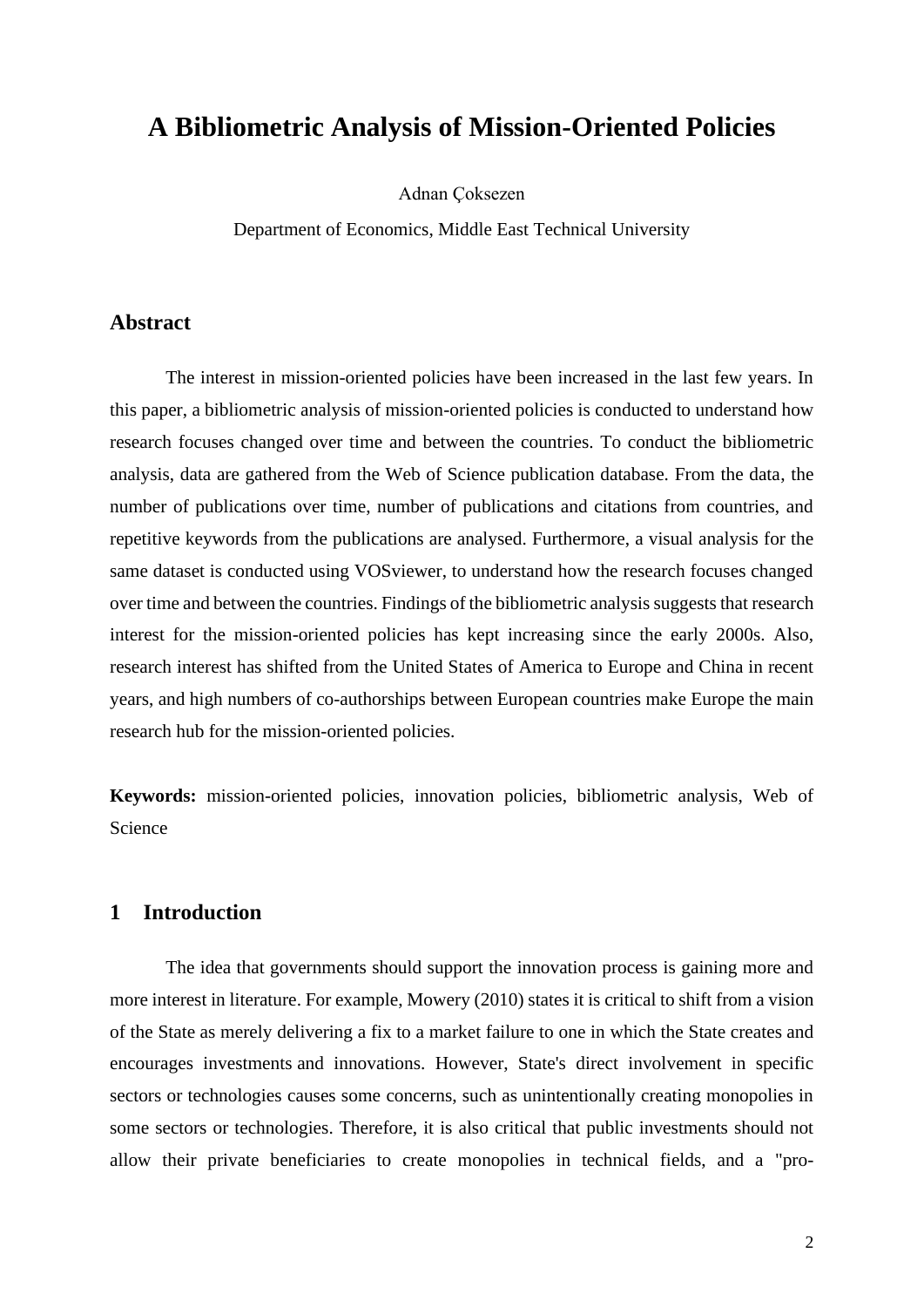dissemination" attitude should be maintained, where policy should encourage dissemination and access to findings that are generated by its investments (Foray et al., 2012). Thus, governments direct participation in the innovation process requires well planned, organized, and executed policies, which brings the idea of mission-oriented policies. In her book The Entrepreneurial State, Mariana Mazzucato (2014) defines mission-oriented policies as to where State does not only act as the de-risking factor for the private investors but also the main driving force of the innovation process by taking bold risks with a pre-determined and well-established vision. This makes mission-oriented policies effective policy tools for governments' active participation in investment and innovation process. Therefore, understanding the changes in research focuses regarding mission-oriented policies are essential for effective implication of the mission-oriented policies.

The main focus of this paper is to analyse the past and current status of the missionoriented policies and find out if the research interest in mission-oriented policies has increased over time, and if they did, how focus areas changed over time and how they differ between countries.

## **2 Literature Review**

#### **2.1 Mission-Oriented Policies**

It is critical to shift from a vision of the State as merely delivering a fix to a market failure to one in which the State creates the market and encourages investments and innovations (Mowery, 2010). Considering the suggested market-creating approaches rather than fixing the market and the risk of the averseness of the private sector, the necessity of direct public investments and participation of the public institutions in every level of the innovation chain becomes clearer (Mazzucato, 2018a). But, it is also critical that public investments should not allow their private beneficiaries to create monopolies in technical fields, and a "prodissemination" attitude should be maintained, where policy should encourage dissemination and access to findings that are generated by its investments (Foray et al., 2012). Suggestions of direct public investments and market creation approach of the state brings forth the missionoriented policies (Mazzucato, 2014), where it is not about "picking a winner", where a single company, technology or sector is chosen; it is about realizing or deciding that a transformation in society and economy must happen and taking action towards the transition by "picking the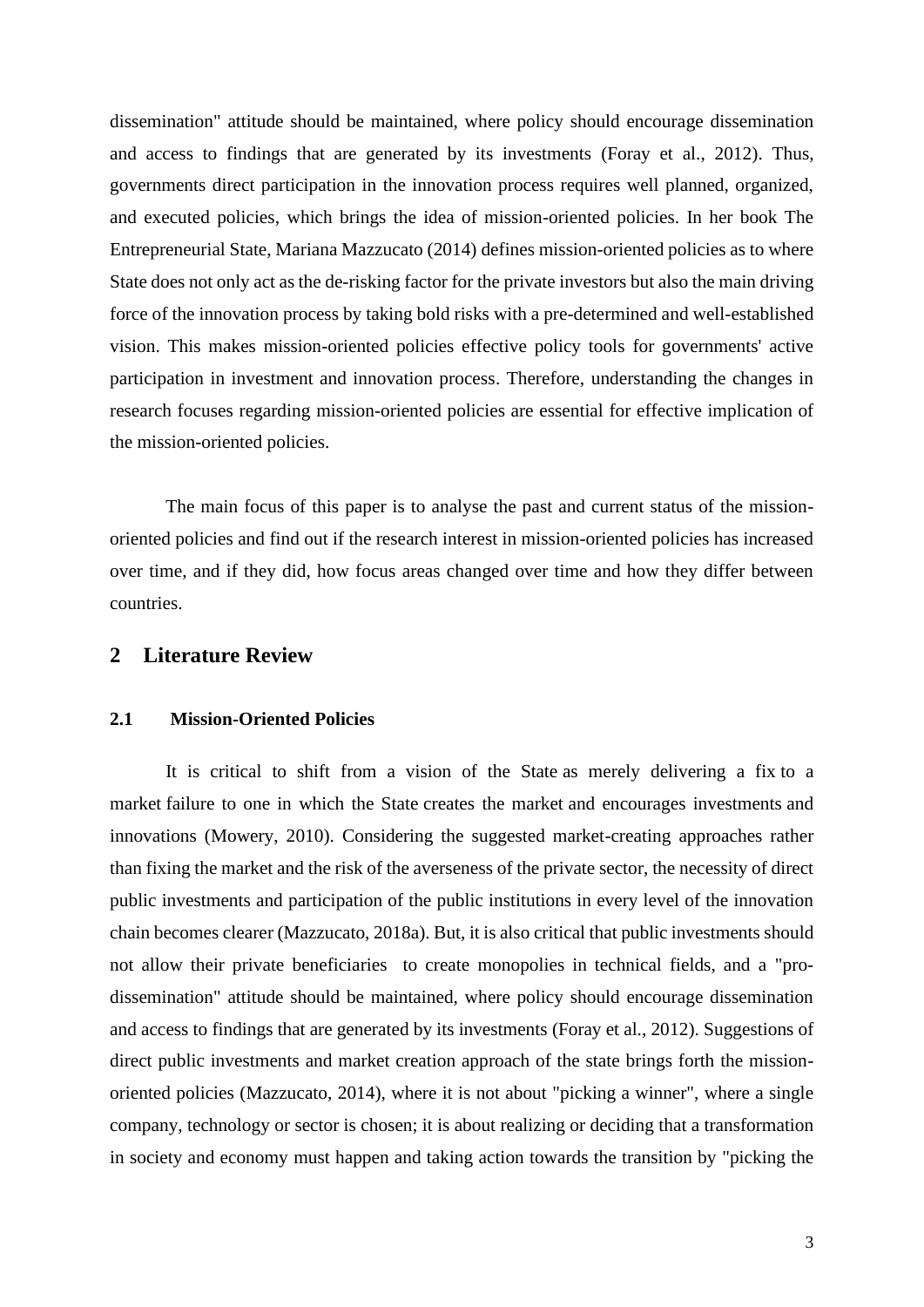willing" (Mazzucato, 2018a). According to Mazzucato (2017), the success of the missionoriented policies requires:

- 1. Well defined missions, straight and evident goals allows monitoring to be more efficient and gives the economy a clear target to aim.
- 2. Since innovation is very uncertain, missions should not target one singular technology or project. Also, failures should not be punished but should be used as a learning experience.
- 3. By using policy tools and public institutions to target priorities, missions should create a trickle-down effect. Missions should make use of many public institutions to create a division of labor amongst them for efficient coordination and monitoring.

Foray et al. (2012) states that an R&D program that covers a broad range of technology, markets, nations, consumers, and implementations, requires a significant amount of decentralization, but to monitor and evaluate the overall performance and progress, a centralized administrative structure is needed to complement the decentralization. Thus the overall mechanism of mission-oriented policies can operate smoothly both among itself and with the outside actors. Suggestions of Foray et al. (2012) further supports the statements of Mazzucato (2017).

#### *2.1.1 Mission-Oriented Policies in Developed Countries*

#### *2.1.1.1 Germany*

Germany's energy saving ordinance (EnEV) provides the regulatory framework for the energy efficiencies of the new buildings and renovation of the old ones (dena, n.d.). Compliances for the regulations and usage of the incentives for constructing a new building or refurbishing the old ones were financed by the public bank, Kreditanstalt für Wiederaufbau (KfW) (Kemp & Never, 2017). The success of the program, which can be seen in *Figure 1*, is due to The success of the program was due to the high level of cooperation between policy process, experimental pilot projects and studies that facilitated feedback from those projects, and the steady tightening of the regulations (Kemp & Never, 2017). Additionally, Investors of the high-end housing market in Germany responded to the narrowing technology gap between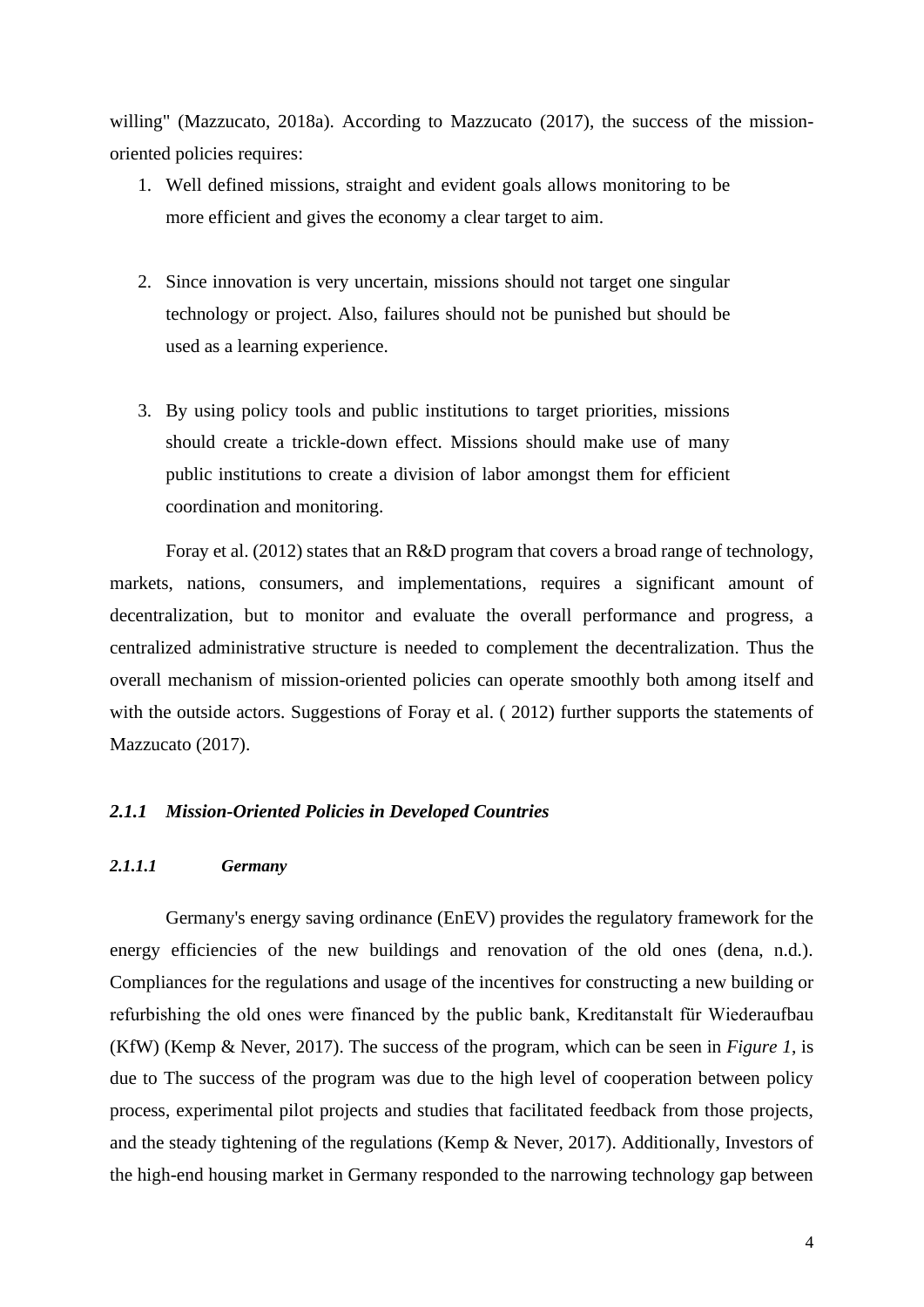the low-quality housing market, even if their success is unlikely to be impacted by the regulations in the future (El-Shagi et al., 2014). This supports the idea that determinant government policy can give incentives to the private sector to innovate.



**Figure 1:** Primary Energy Requirement in kWh/m<sup>2</sup>a Primary energy requirement in kWh/m<sup>2</sup>a

Note: Retrieved from "Green transition, industrial policy, and economic development" by R. Kemp, B. Never, 2017, *Oxford Review of Economic Policy,* 33(1), pp. 66-84

#### *2.1.1.2 USA*

Unites States of America is a good example of how direct government support and investments to the technologies can effectively create new technologies and support the private innovation as well. So that, Many students from the United States Defense Department's vast post-war R&D projects contend that they have essentially operated as a covert "industrial strategy," producing technical advancements that have enabled the development of leading US computer hardware, aerospace, electronics, and other high-tech firms (Foray et al., 2012). One good example can be given from Steve Jobs' Apple's, where it's huge success was built on the State investments that push the breakthrough technologies which made Ipad and iPhone so unique, such as GPS, communication technologies, touchscreens, and the Internet (Mazzucato, 2014), which were all creations of USA's military investments.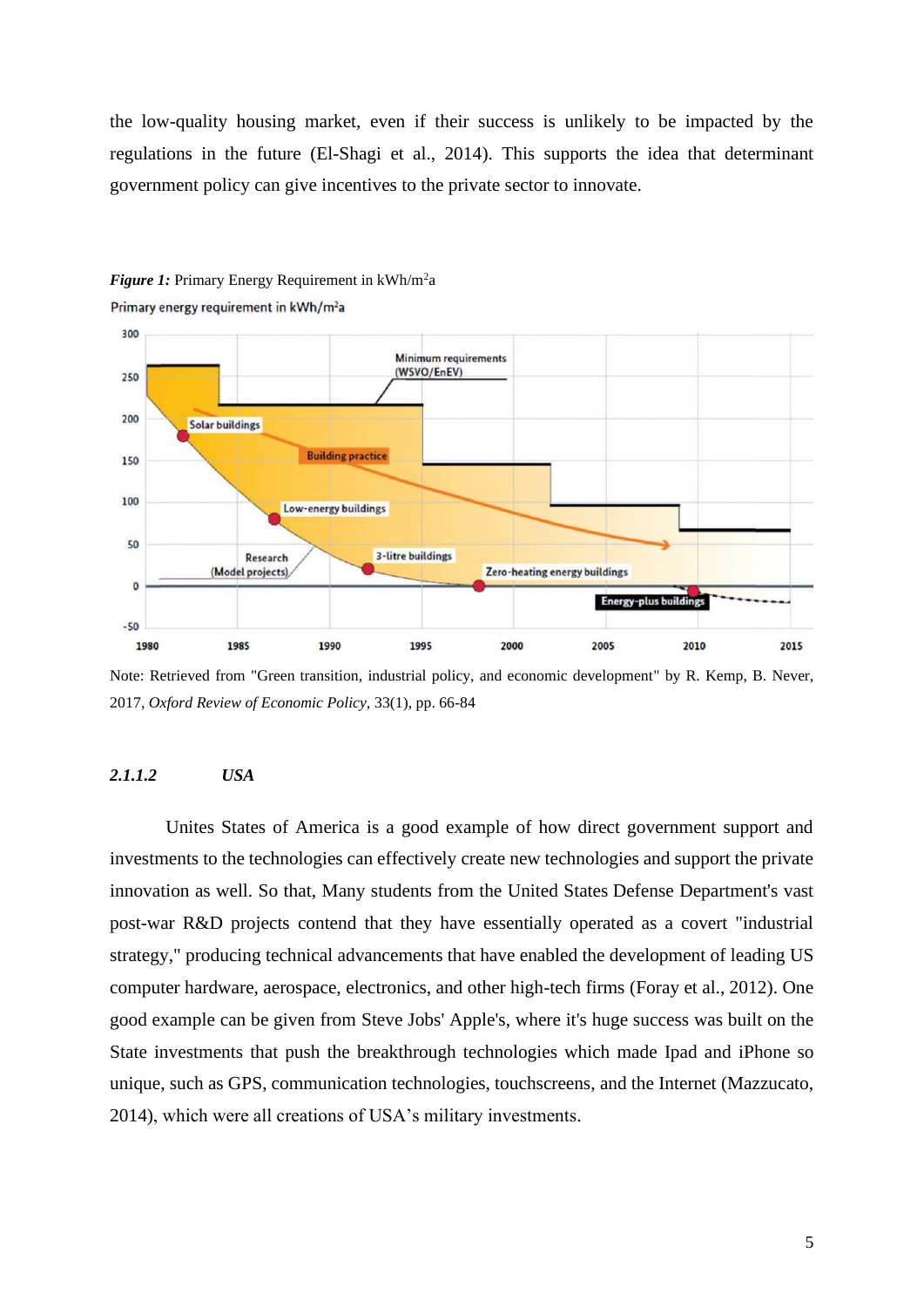Space exploration is an area that has been fuelled by mission-oriented policies in USA. For example, the Apollo "Man on the Moon" mission is an excellent example of a missionoriented policy; to put a man on the moon, innovation and investments in many sectors were required, such as electronics, communications, food, medicine, aerospace, biology, materials and many more (Mazzucato, 2018b). With the governments direct investment in private innovations to achieve a goal rather than picking winners or specific technologies, man was on the moon in 1969. Another perfect example of a mission-oriented policy is NASA's current Artemis program, the new program aims to send new man and first to the moon, lay the foundations of lunar exploration and prepare for the future Mars missions with astronauts (NASA, 2020). In their published program overview NASA, (2020) states " …,with private companies hard at work on innovations that will help establish a sustainable human presence at the Moon.", more than 50 years later NASA turns its face to the private innovators again to achieve their goals. So that, in April 2021 NASA chose SpaceX a private space exploration company to carry the next two astronauts to the moon and awarded them for a total of \$2.89 Billion (Brown, 2021).

Mission-oriented policies are nothing new for USA, they have been implementing them for decades without calling them mission-oriented policies, and it can be argued that the direct government participation in many sectors and technologies is the reason why many technological leaps in the past happened in USA.

#### *2.1.2 Mission-Oriented Policies in Developing Countries*

#### **2.1.2.1** *China*

In 2001, the Chinese government introduced the Energy Conservation Law, which aimed to promote energy saving and efficiency by the newly introduced mandatory and voluntary policies; before the programme, there was hardly any private investment in energy efficiency (Kemp & Never, 2017). Green economy investments in China are driven by the Chinese Development Bank (Sanderson & Forsythe, 2012), by using "state signalling", in which the central state gives local governments guidelines and targets while keeping policy goals broad for local governments to let them adjust to the policies and incentives (Harrison & Kostka, 2014). Recent massive solar power advances in China are fuelled by the investments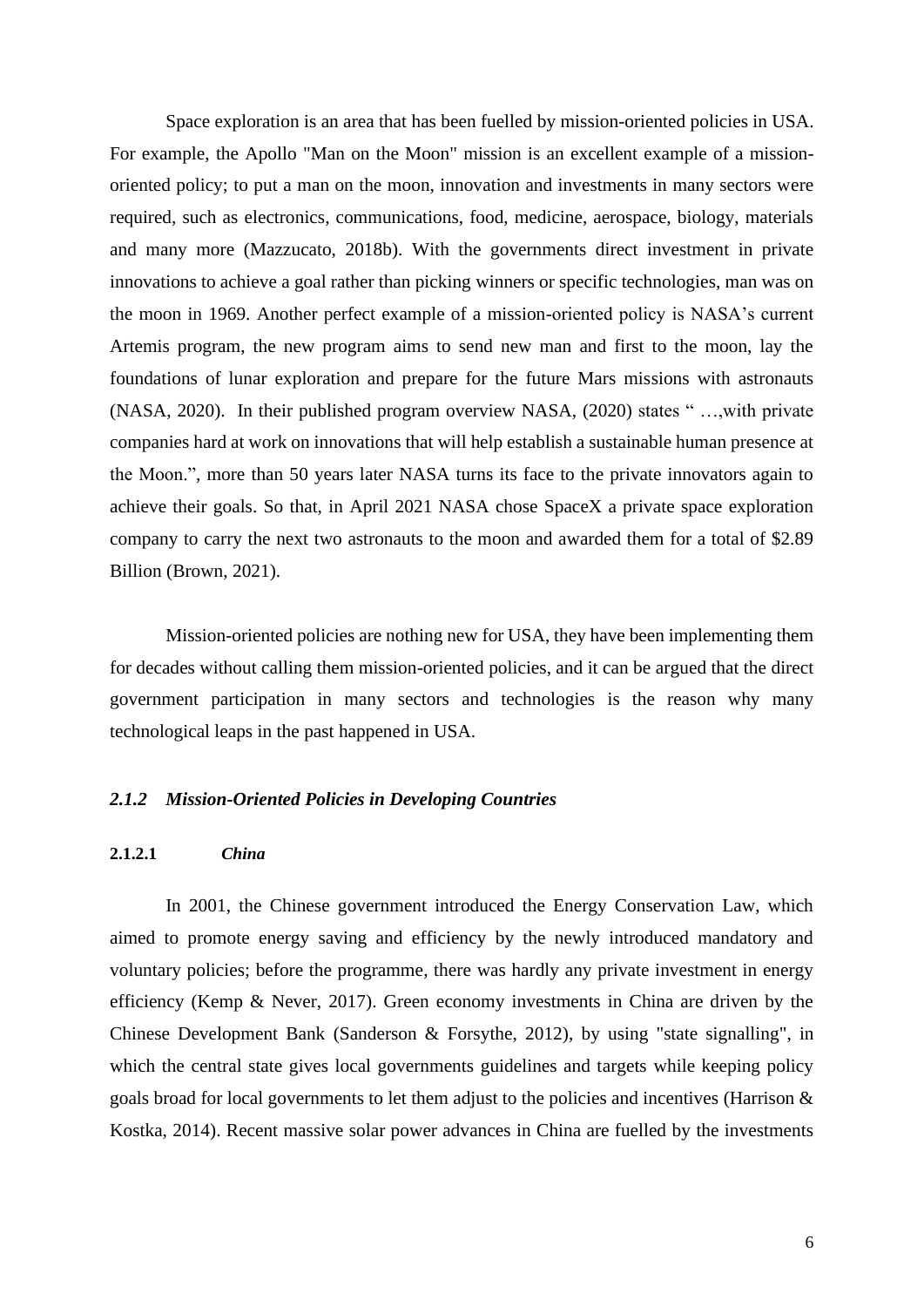of the China Development Bank (CDB), where the state actively partakes in high-risked investments (Mazzucato, 2014).

#### *2.1.2.2 Brazil*

The technology fund that has been created by the Brazilian Development Bank (BNDES) to fund selected technologies in Brazil is an excellent example of mission-oriented investments (Mazzucato, 2018a). In 2010, the Brazilian State investment bank (BNDES) earned a 21.2% return from its investments compared to its fellow organizations such as International Bank for Reconstruction and Development (IBRD), where the return on equity was -2.3% (Mazzucato, 2014). State investment banks in developing countries like Brazil and China are proving themselves as vital not only as a countercyclical lending source but also active providers of investments in the new and capital intensive low-carbon technologies (Mazzucato, 2014).

Studying the past examples of mission-oriented policies from countries, their success and their failure can help understanding how mission-oriented policies work, and that knowledge can be further used for creating and implementing new mission-oriented policies. Additionally, examples from countries shows that there is not any singular framework for mission-oriented policies that can work on every country and even technology. Which indicates when it comes to creating and implementing new mission-oriented policies, for every country and technology focus there needs to be unique, well-tailored mission-oriented policies.

#### **2.2 Innovation as a Mission-Oriented Policy**

Innovation is the only way for the most developed countries to secure sustainable longrun productivity growth (Bloom et al., 2019). Innovation being a very hot topic, brings disagreements in literature, where many scholars ideas of innovation, how innovation occurs, who innovates, and how to use policy tools differs from each other. For example, some scholars support the idea that small firms tend to be more receptive to initiatives that promote innovation and other forms of business assistance policies than larger firms (Criscuolo et al., 2019). Some suggest that instead of giving handouts to small firms and hoping that they will innovate and grow, it is much more beneficial to give contracts to ambitious and young firms to commission the technologies that require them to innovate (Mazzucato, 2014). Additionally,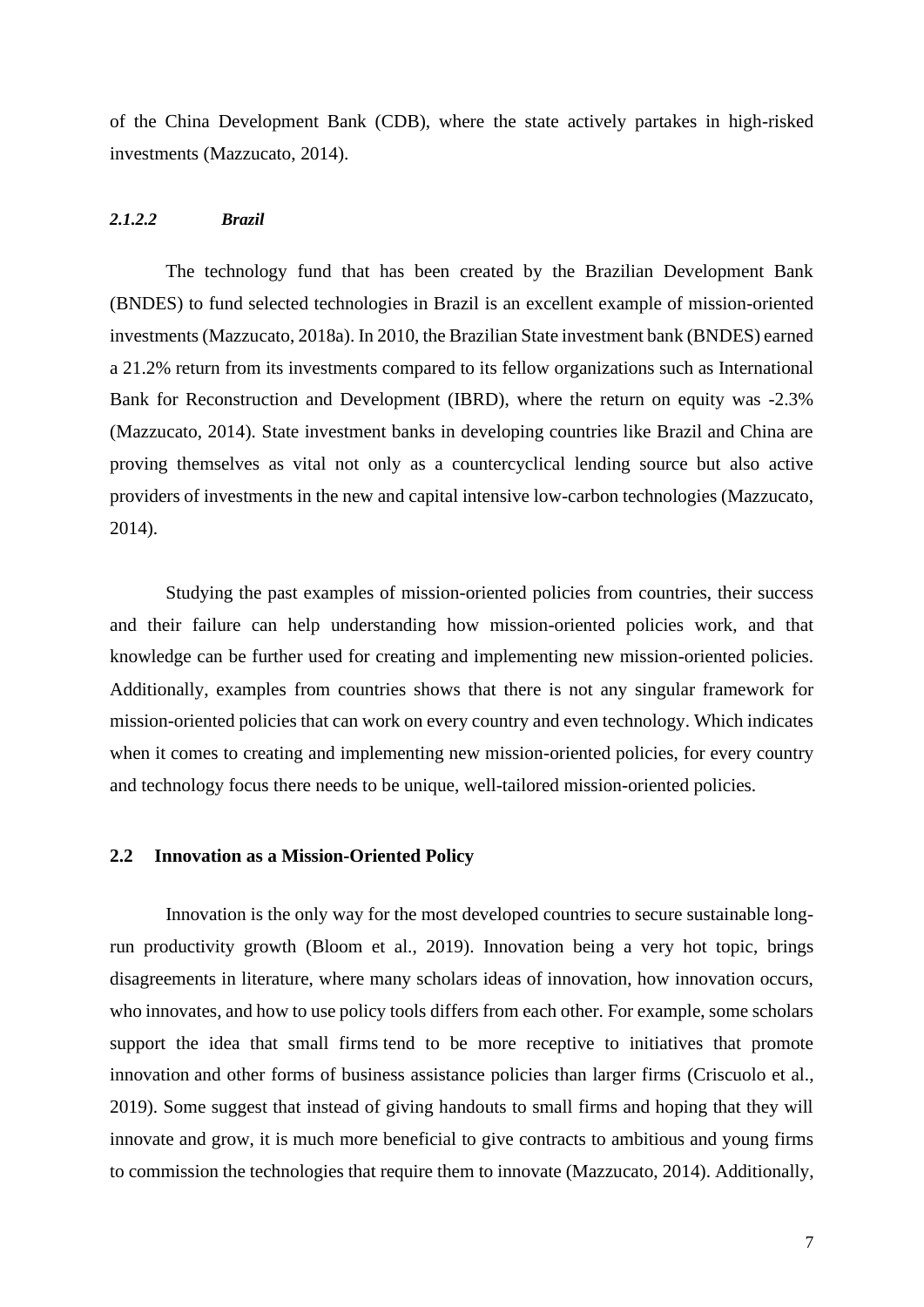some studies aim to measure and rank the availability and implacability of the policy tools. Such as the works of Bloom et al. (2019), in which they analysed and ranked the available policy tools for boosting innovation, from which they gathered their findings and compiled them in a table. As shown in *Table 1*, mission-oriented policies ranked below average compared to other policy tools. However, Bloom et al. (2019) further suggested that solving the market failures that have been emerged from carbon emissions requires new technologies to decarbonize the world, and mission-oriented policies may generate the most valuable innovations to fight climate change.

| Policy                       | Quality of<br>evidence<br>(1) | Conclusiveness<br>of evidence<br>(2) | Net benefit<br>$\left( 3\right)$ | Time frame<br>(4)   | Effect on<br>inequality<br>(5) |
|------------------------------|-------------------------------|--------------------------------------|----------------------------------|---------------------|--------------------------------|
| Direct R&D grants            | Medium                        | Medium                               | 沙 沙                              | Medium run          |                                |
| R&D tax credits              | High                          | High                                 | 沙沙                               | Short run           |                                |
| Patent box                   | Medium                        | Medium                               | Negative                         | <b>NA</b>           |                                |
| Skilled immigration          | High                          | High                                 | 沙沙                               | Short to medium run |                                |
| Universities: incentives     | Medium                        | Low                                  | 沁                                | Medium run          |                                |
| Universities: STEM supply    | Medium                        | Medium                               | 沙 沙                              | Long run            |                                |
| Trade and competition        | High                          | Medium                               | 沙沙                               | Medium run          |                                |
| Intellectual property reform | Medium                        | Low                                  | Unknown                          | Medium run          | Unknown                        |
| Mission-oriented policies    | Low                           | Low                                  | $\widehat{\mathbb{R}}^2$         | Medium run          | Unknown                        |

# *Table 1***:** Innovation Policy Toolkit **Innovation Policy Toolkit**

*Note:* Retrieved from "A toolkit of policies to promote innovation" by N. Bloom, J. Van Reenen, H. Williams, 2019, *Journal of Economic Perspectives,* 33(3), pp.163-184.

#### *2.2.1 Innovation in Low-Carbon Technologies*

The necessity of innovation in low-carbon technologies to fight against climate change is evident. Although policymakers have drastically increased their funding for low-carbon innovation, the scale of that support is still insufficient to match the magnitude of the carbon emissions and climate change (McDowall & Ekins, 2014). Therefore, to speed up the lowcarbon transition, Growing the share of taxation generated from environmental revenues, more innovation-oriented environmental policy, and green public procurement for innovation are all examples of cross-cutting, 'horizontal' steps that are needed to green the path of innovation across the economy (McDowall & Ekins, 2014). However, there is a general belief amongst some scholars that carbon taxes can discourage further researchers in non-green sectors and also reduce emissions, but the best policy to promote low-carbon transition requires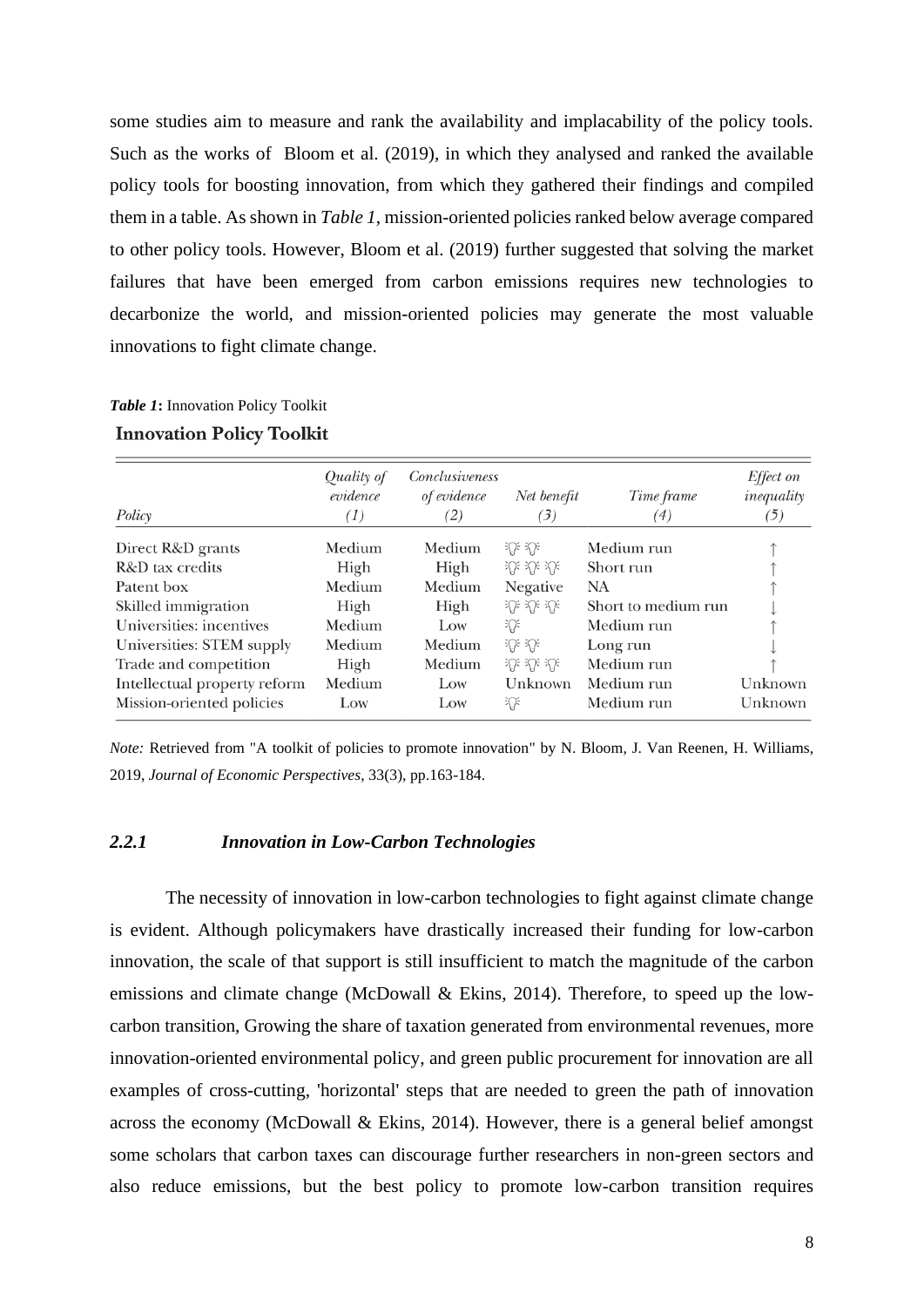encouragement of developments in low-carbon technologies as well (Acemoglu et al., 2014). To encourage the private sector, the state must assure that companies and entrepreneurs in the green sectors are confident that their work will be funded, from fundamental research to applied research to solve real-world problems (Lamperti et al., 2019). To finalize, low-carbon technology, like all technological revolutions, necessitates a brave government to lead the way, as it did with the previous technological revolutions such as the Internet, biotech, and nanotech (Mazzucato, 2014).

#### *2.2.1.1 Innovation in Low-Carbon Technologies and Role of the Private and Public Sector*

Banks and venture capitalists become so more risk-averse that venture capitalists aim for cashing out from their investment by initial public offerings (IPO) within three years (Lazonick & Tulum, 2011). considering that it usually takes 15-20 years for significant innovations to develop, the private sector in the current market structure is more focused on short-term advancements in existing technologies rather than the new ones (Mazzucato & Perez, 2014). Ghosh and Nanda (2010) further suggest risk averseness of the private sector; in their study, they examine the position of venture capitalists and other private participants in clean technology investments and divide the clean energy into sub-sectors considering technological risk and capital intensity of the clean technologies. Through their research, Ghosh and Nanda (2010) visualized their findings and suggested that capital intensive and high risky low-carbon technologies on the upper right corner of *Figure 2* are only being funded by the public sector, where venture capitalists are funding the safer and less capital intensive lowcarbon technologies on the bottom part of the *Figure 2*.





*Note:* Retrieved from "Venture Capital Investment in the Clean Energy Sector" by S. Ghosh, R. Nanda, 2010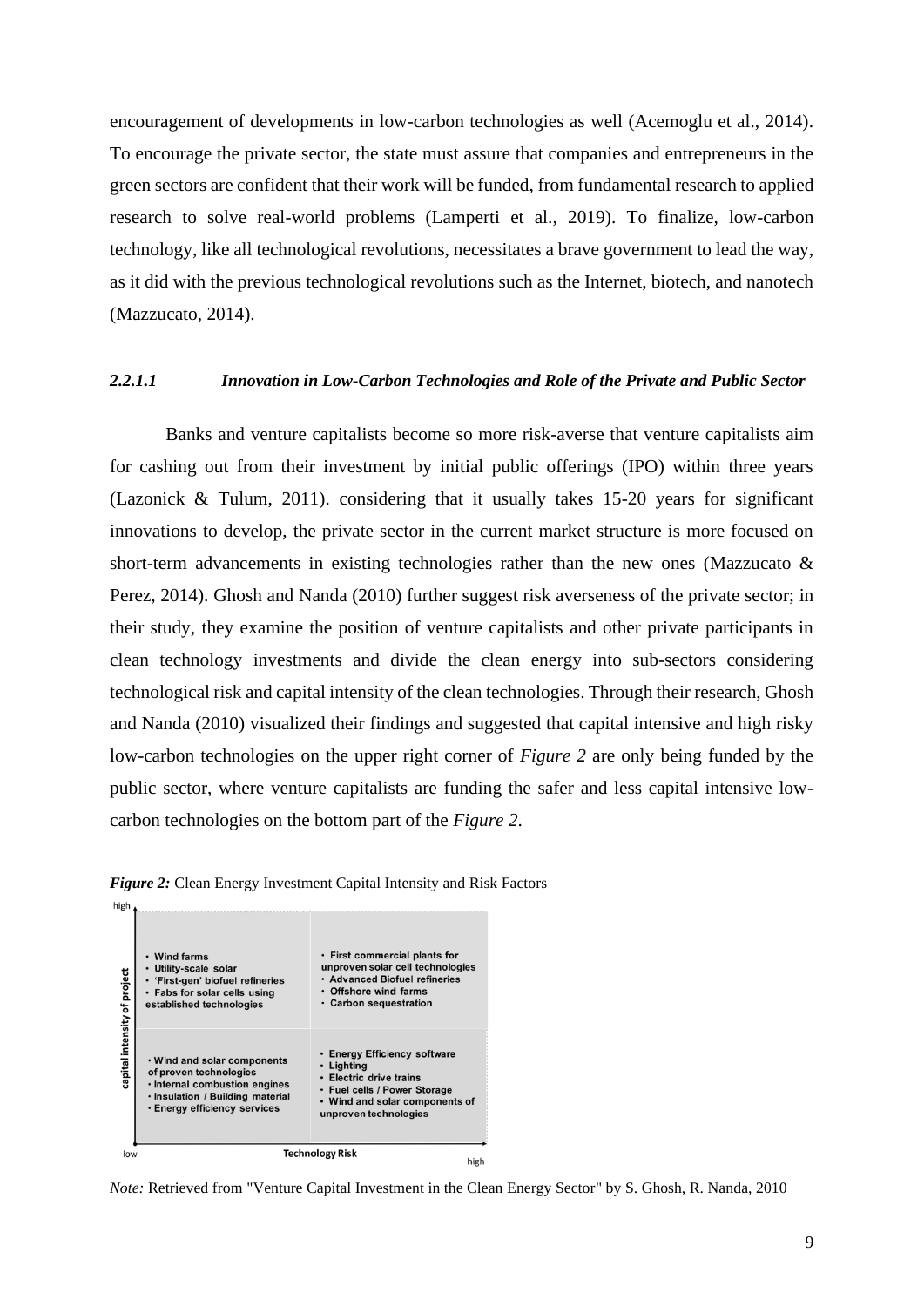Information spillovers are the primary market failure that economists use to justify government interference in innovation. If one company discovers something genuinely creative, this knowledge can spill over to other companies, allowing them to either replicate or benefit from the original research without paying the total cost of R&D (Bloom et al., 2019). But in the case of low-carbon technologies, considering how risk-averse is the private sector, governments are the only agents that can push the low-carbon transition with continuous funding in the radical and disruptive technologies (Mazzucato, 2014). Therefore, State should not just act as the de-risking factor for the private investors; it should lead the way for innovation and change with a pre-determined well-established vision (Mazzucato, 2014).

# **3 Data**

To conduct a reliable bibliometric analysis, the Web of Science publication database is used as the source for the research data. To filter the documents that are related to missionoriented policies, a keyword search for the topics of the publications conducted. Since missionoriented policies sometimes referred to as mission-innovation or mission-technology or mission-technology or mission policies following keywords are used. "mission-oriented" or "mission policy" or "mission innovation" or "mission technology" or "mission oriented policy" or "mission oriented innovation" or "mission-oriented technology". During the filtering process, "or" is used rather than the "and" since it is aimed to gather documents that include at least one of the keywords. Total of 517 publications were found from 59 different countries and 13 different document types.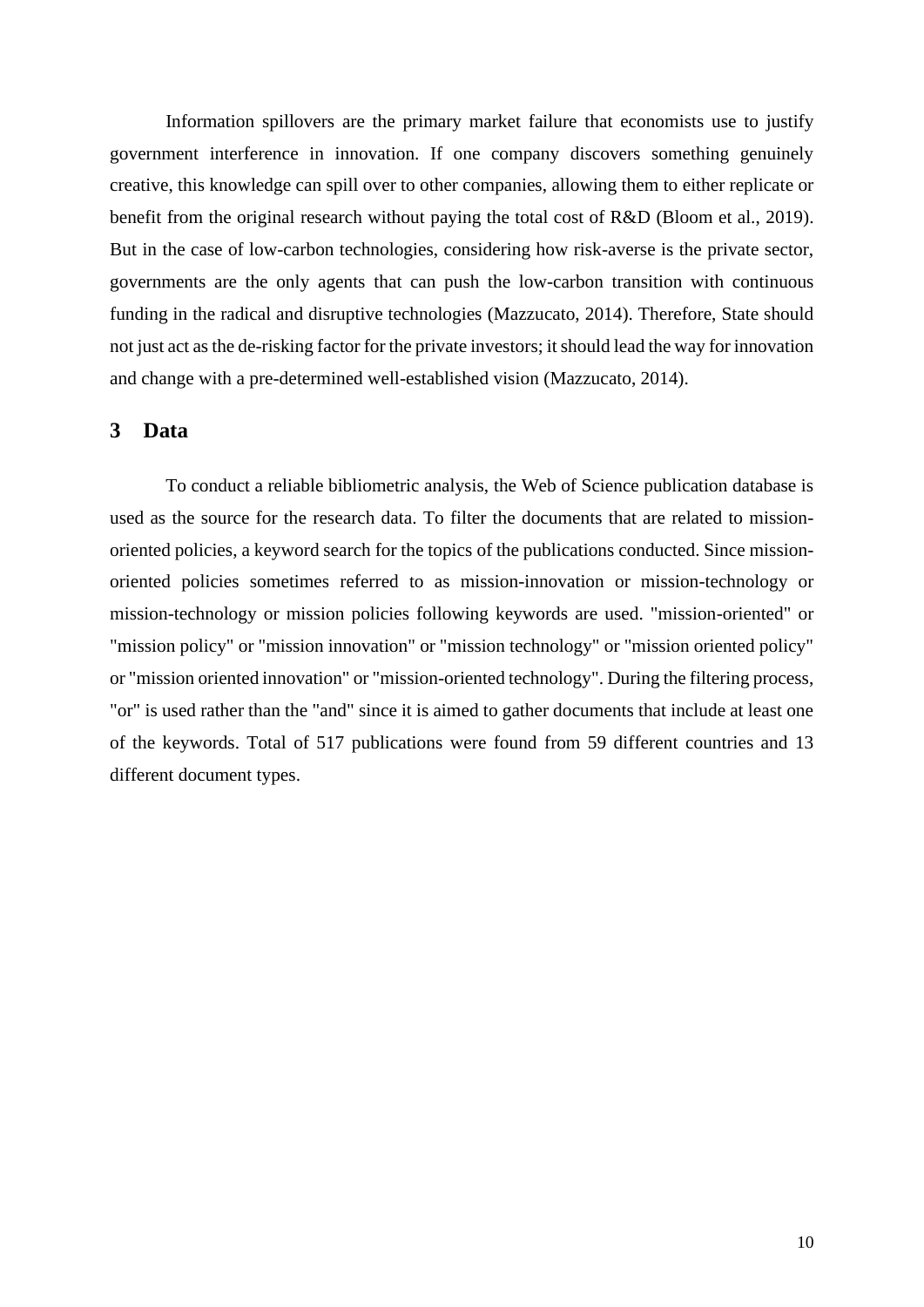# **4 Methodology**



*Figure 3:* Visual Representation of Methodological Process

All methodological process of the paper is visualized and can be seen in *Figure 3* and the details of the process are as follows: First, to analyse the collected data from the Web of Science publication database, VOSviewer software is used to construct network maps. To understand how the research interest of researchers changes over time, a keyword cooccurrence map is created from the keywords that are used by researchers in their work. In the process of creating the keyword co-occurrence map, full counting method is used, and 11139 keywords were found. To eliminate irrelevant keywords, only keywords that occurred more than ten times were chosen, and 245 keywords met the threshold. From the keywords that occurred more than ten times only, the most relevant 60% keywords chosen regarding their VOSviewer relevance score, and 147 keywords met the criteria.

Furthermore, to understand how research interest differs in countries, citation analysis for the countries conducted using VOSviewer software. In which, number of publications and citations of countries are analysed with their linkage with other countries as well. From 59 countries, countries with a minimum of four documents and five citations were chosen, and 23 out of 59 countries met the threshold. After analysing the data and data patterns of keyword co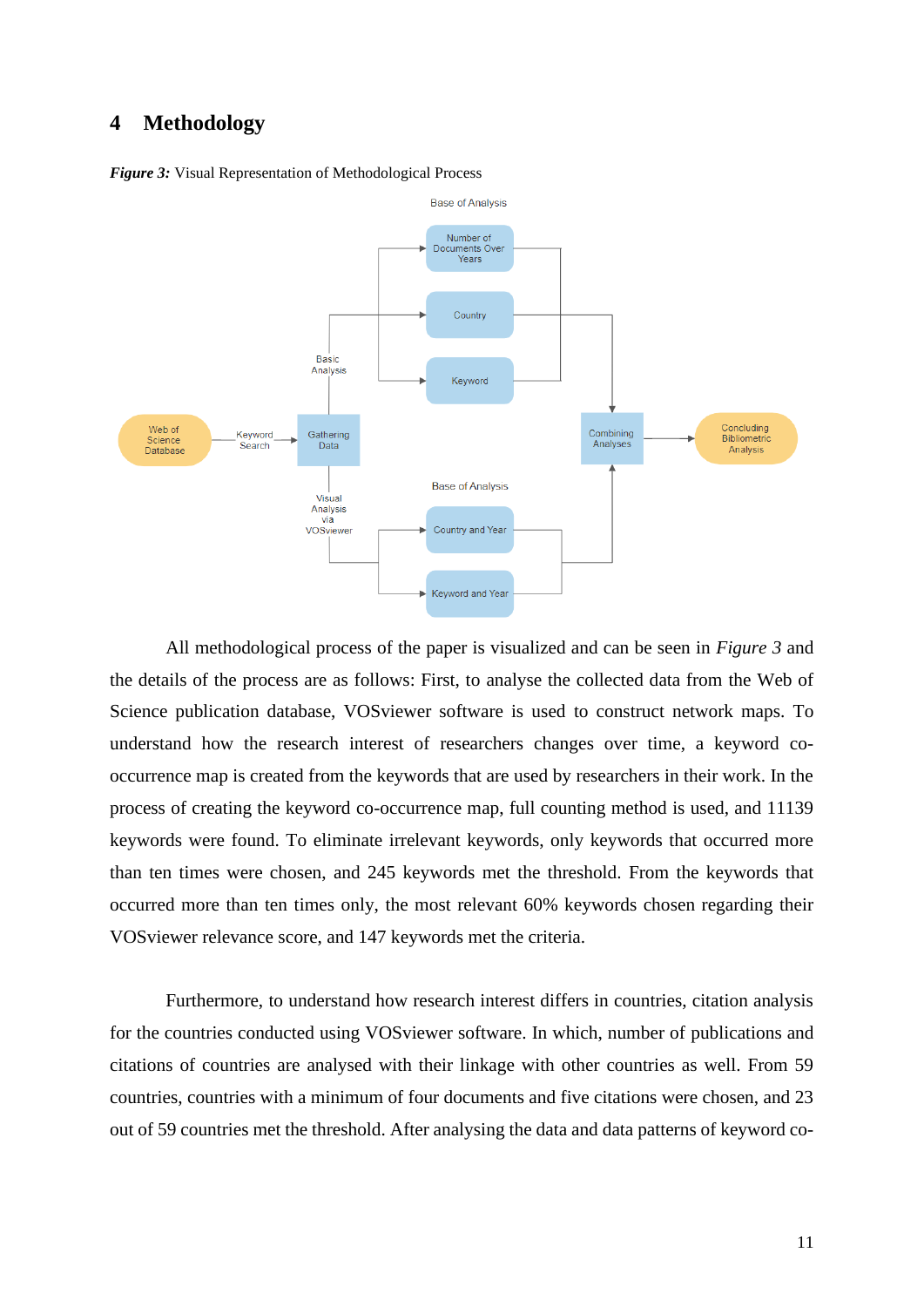occurrence map and citation analysis of countries, the research aims to understand how research interest areas changed over time and where the future for mission-oriented policies lay.

### **Findings**

#### **5.1 Number of Documents Over Years Analysis**

Analysing the changes in the numbers of publications over time can be helpful to understand how research interests have changed throughout the years. Between the years 1963 and 2020, 517 different publications have been written. From those publications, more than 80% of them have been written between 2000 and 2020. Additionally, as shown in *Figure 4*, increases in the number of publications in recent years show an increase in the interest in the research area.





#### **5.2 Country Analysis**

Analysing how many publications have been published in different countries can be used to understand the geographic differences in research interest regarding mission-oriented policies. To carry out a more reliable analysis, countries with a minimum of four publications and five citations were chosen, and only 23 countries have met the requirements. The number of publications and citations of countries can be seen in *Table 2*. Looking at *Table 2*, the United States of America has the lead in both numbers of documents and citations. However, to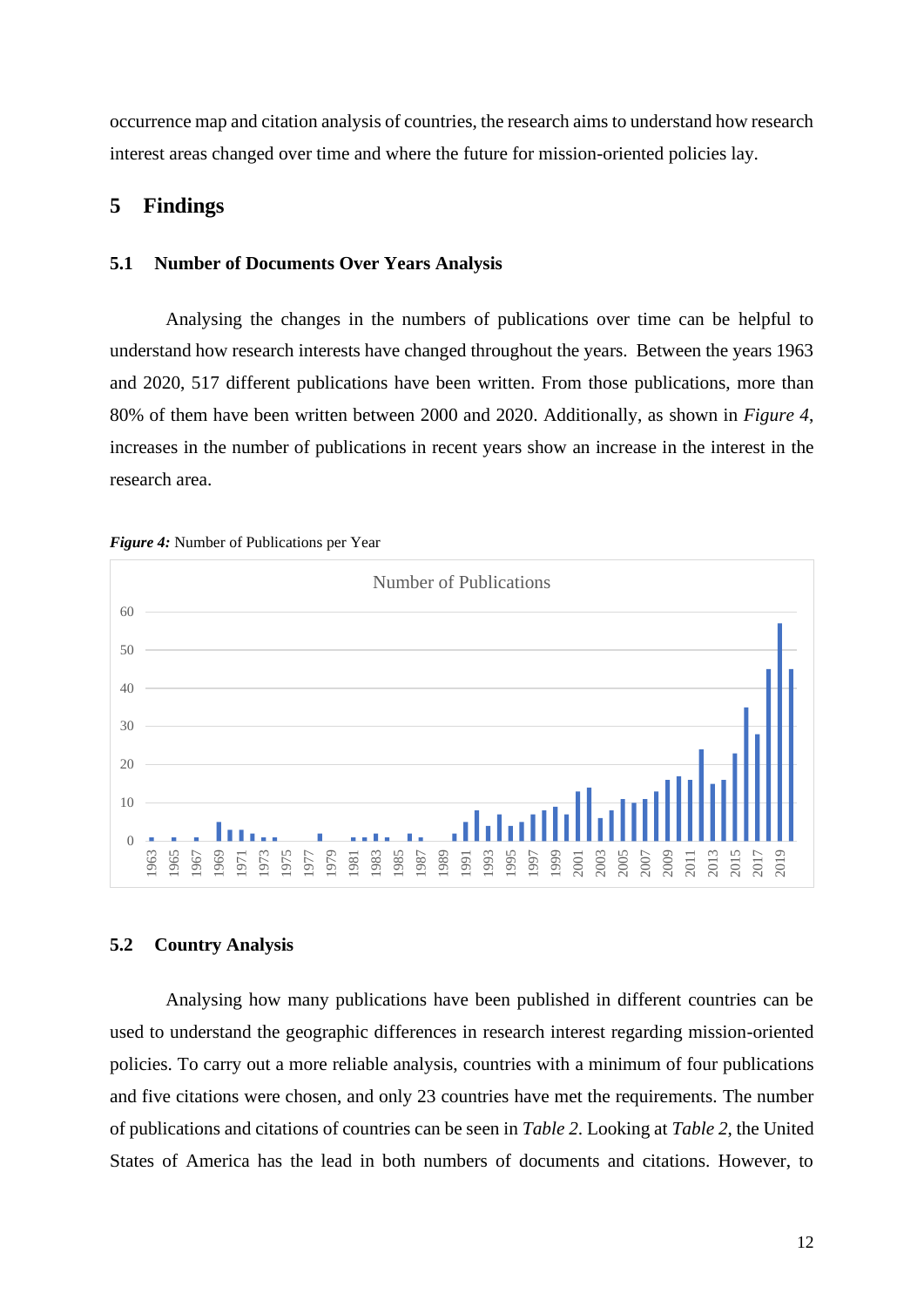understand the quality of the publications rather than the quantity, the number of citations per document can be analysed. In *Table 3*, Citations per publication for the countries with at least ten publications can be seen. Even though the United States of America has the highest number of publications and citations, data paints a different picture when it comes to citations per publication. In which the top 6 countries are EU countries. This suggests Europe is leading the research in mission-oriented policies.

| Country            | <b>Publications</b> | <b>Citations</b> | Country       | <b>Publications</b> | <b>Citations</b> |
|--------------------|---------------------|------------------|---------------|---------------------|------------------|
| <b>USA</b>         | 171                 | 1558             | <b>Brazil</b> | 14                  | 106              |
| England            | 35                  | 1235             | Canada        | 8                   | 88               |
| France             | 30                  | 571              | Scotland      | 5                   | 84               |
| Sweden             | 14                  | 547              | Norway        | 5                   | 81               |
| Germany            | 27                  | 507              | South Korea   | 15                  | 55               |
| South Africa       | 5                   | 395              | Belgium       | 9                   | 44               |
| <b>Netherlands</b> | 19                  | 344              | Australia     | 6                   | 43               |
| China              | 68                  | 269              | Austria       | 5                   | 27               |
| Italy              | 18                  | 260              | Taiwan        | 14                  | 22               |
| Spain              | 9                   | 182              | Portugal      | 5                   | 10               |
| India              | 14                  | 143              | Iran          | 5                   | 8                |
| Denmark            | 9                   | 134              |               |                     |                  |

*Table 2:* Number of Publications and Citations of Countries

*Table 3:* Number of Citations per Publication

| <b>Country</b>     | <b>Number of Citations</b> |  |  |
|--------------------|----------------------------|--|--|
|                    | per Publication            |  |  |
| <b>Sweden</b>      | 39,07                      |  |  |
| <b>England</b>     | 35,29                      |  |  |
| <b>France</b>      | 19,03                      |  |  |
| <b>Germany</b>     | 18,78                      |  |  |
| <b>Netherlands</b> | 18,11                      |  |  |
| <b>Italy</b>       | 14,44                      |  |  |
| India              | 10,21                      |  |  |
| <b>USA</b>         | 9,11                       |  |  |
| <b>Brazil</b>      | 7,57                       |  |  |
| China              | 3,96                       |  |  |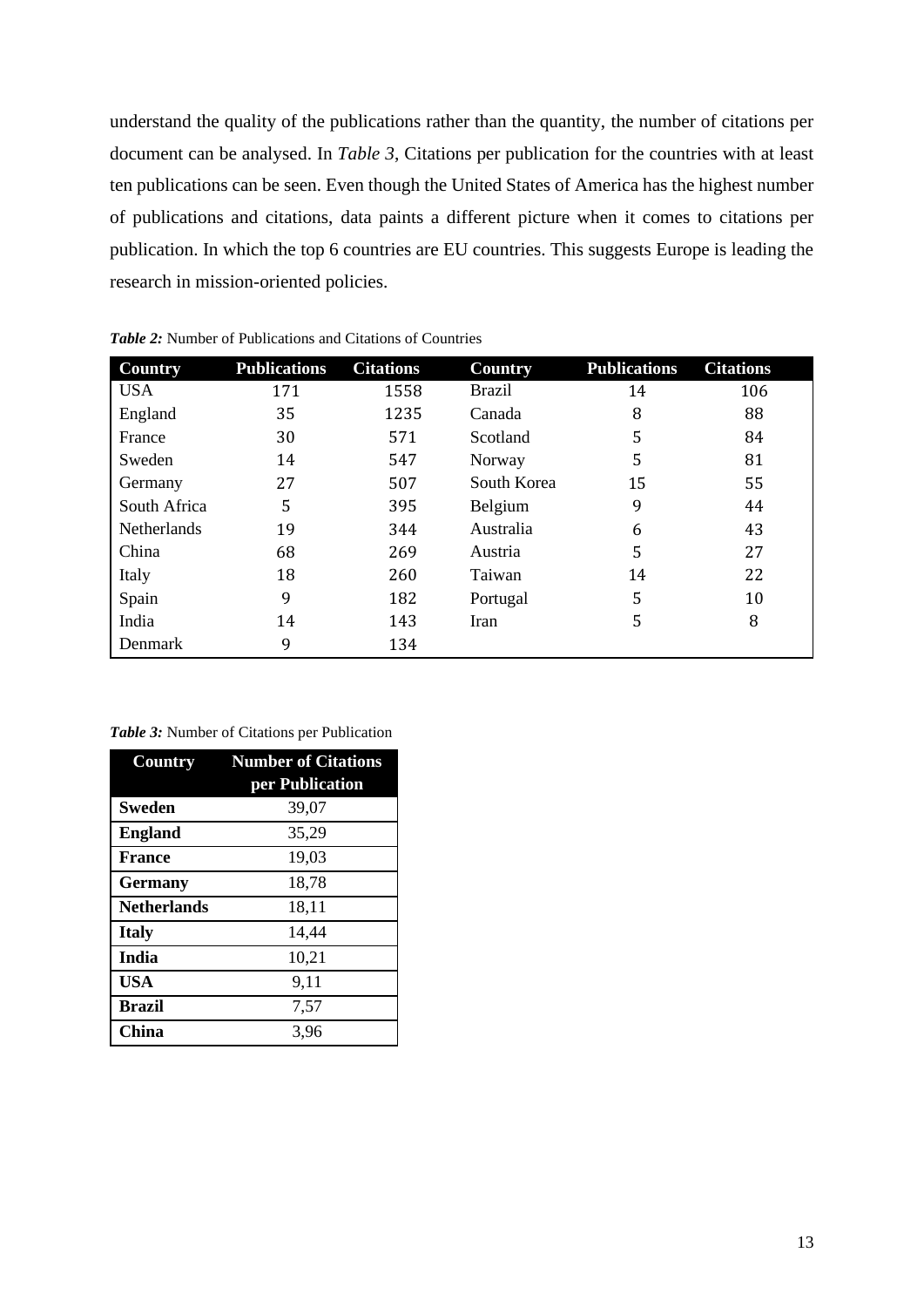#### **5.3 Keyword Analysis**

In *Table 4,* most occurred 40 keywords are listed. Inspecting the most occurred keywords can give a general idea about the research focus of mission-oriented policies. Combining the findings from the literature review and the number of keywords such as "Research", "Problem", "Environment", "Innovation", it can be said that focus areas of missionoriented policies are using innovation and research as the primary tool for solving more significant problems, such as environmental problems and climate change.

| <b>Rank</b>    | <b>Keyword</b> | <b>Occurrences</b> | <b>Rank</b> | <b>Keyword</b>    | <b>Occurrences</b> |
|----------------|----------------|--------------------|-------------|-------------------|--------------------|
| $\mathbf{1}$   | Research       | 226                | 21          | University        | 65                 |
| $\overline{2}$ | Network        | 170                | 22          | Requirement       | 63                 |
| 3              | Problem        | 144                | 23          | Solution          | 63                 |
| $\overline{4}$ | Study          | 130                | 24          | Node              | 61                 |
| 5              | Policy         | 118                | 25          | Number            | 56                 |
| 6              | Performance    | 117                | 26          | Country           | 55                 |
| 7              | Science        | 113                | 27          | Vehicle           | 54                 |
| 8              | Environment    | 103                | 28          | Technique         | 54                 |
| 9              | Innovation     | 97                 | 29          | Platform          | 52                 |
| 10             | Program        | 97                 | 30          | Set               | 51                 |
| 11             | Challenge      | 88                 | 31          | Protocol          | 50                 |
| 12             | Organization   | 86                 | 32          | Architecture      | 49                 |
| 13             | Sensor         | 81                 | 33          | Year              | 49                 |
| 14             | Communication  | 74                 | 34          | Simulation        | 48                 |
| 15             | Task           | 72                 | 35          | Practice          | 48                 |
| 16             | Article        | 70                 | 36          | Team              | 48                 |
| 17             | Control        | 69                 | 37          | Knowledge         | 48                 |
| 18             | Operation      | 68                 | 38          | Value             | 47                 |
| 19             | Capability     | 67                 | 39          | Sector            | 46                 |
| 20             | Algorithm      | 66                 | 40          | Innovation policy | 45                 |

*Table 4:* Top 40 Keywords

#### **5.4 Visual Analysis of Literature Using VOSviewer**

Using a visual analysis tool such as VOSviewer makes it possible to analyse the data with two different angles simultaneously by constructing network maps. In this research, VOSviewer is used to investigate whether countries research interests changed overtime or not. Additionally, using keyword and year analysis in VOSviewer, it is examined that whether there are any changes in research focus areas or not.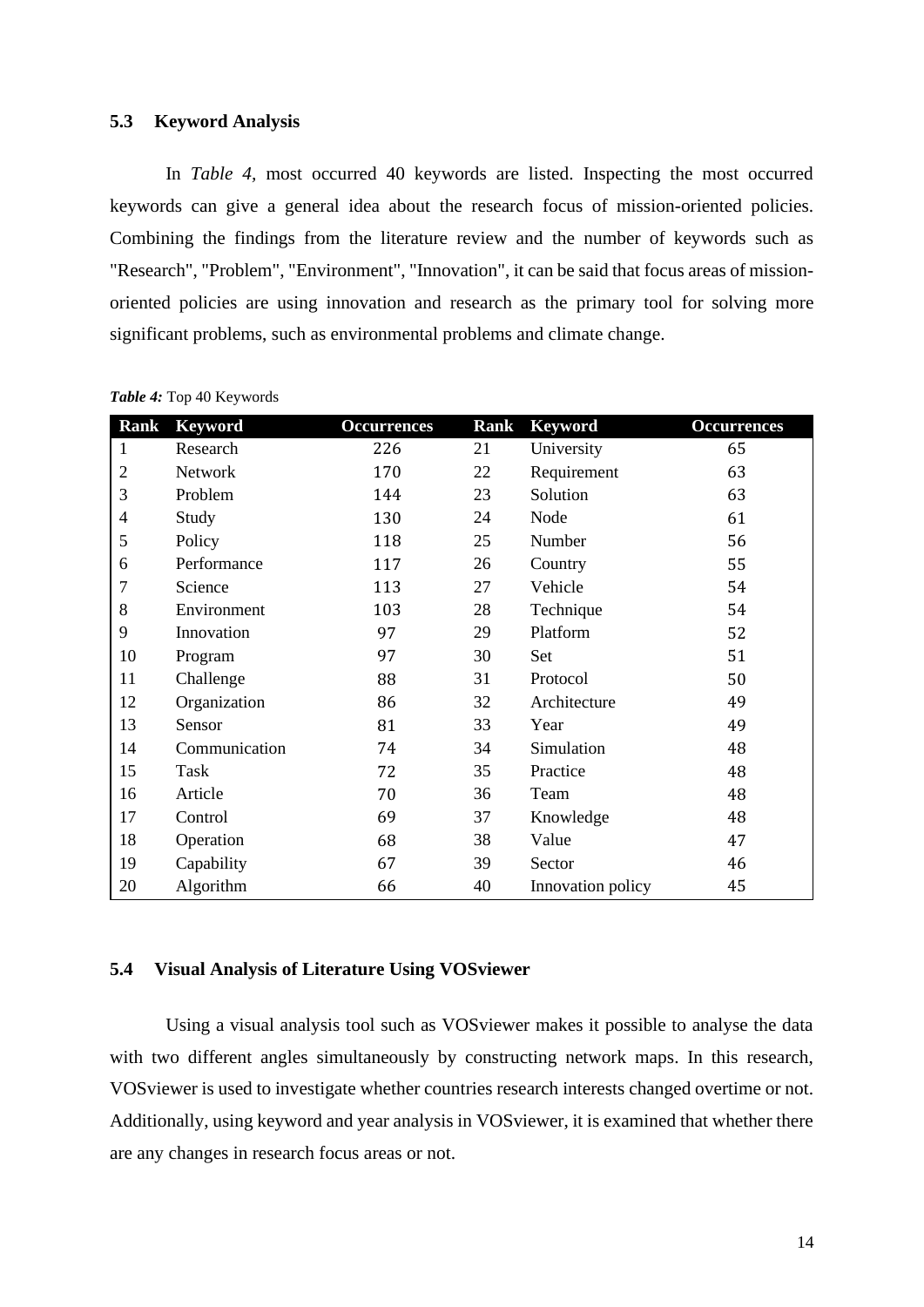#### *5.4.1 Co-Authorship Analysis*

*Figure 5:* Network Visualization map of Co-Authorships Between Countries



In *Figure 5*, the size of the countries increases with their numbers of publications, colors represent the general time frame of those publications and lines that connect countries represents the co-authorships between countries. Their colors represent the time frame of those publications co-authorships. Looking at *Figure 5*, even though the USA has the most publications, their research interests in mission-oriented policies decreased over time and shifted to Europe and China. Again, from *Figure 5*, most co-authorships occurred between EU countries, and most of their co-authorships occurred in recent years. Lines, country bubbles and colors in *Figure 6* represent the same variables as the one in *Figure 5* and in *Figure 6* only G7 countries are examined except Japan, because it did not meet the requirements of the analysis. Findings of the *Figure 6* do not differ from the findings of the *Figure 5* except for China, and the transition from USA to Europe can be seen again clearly.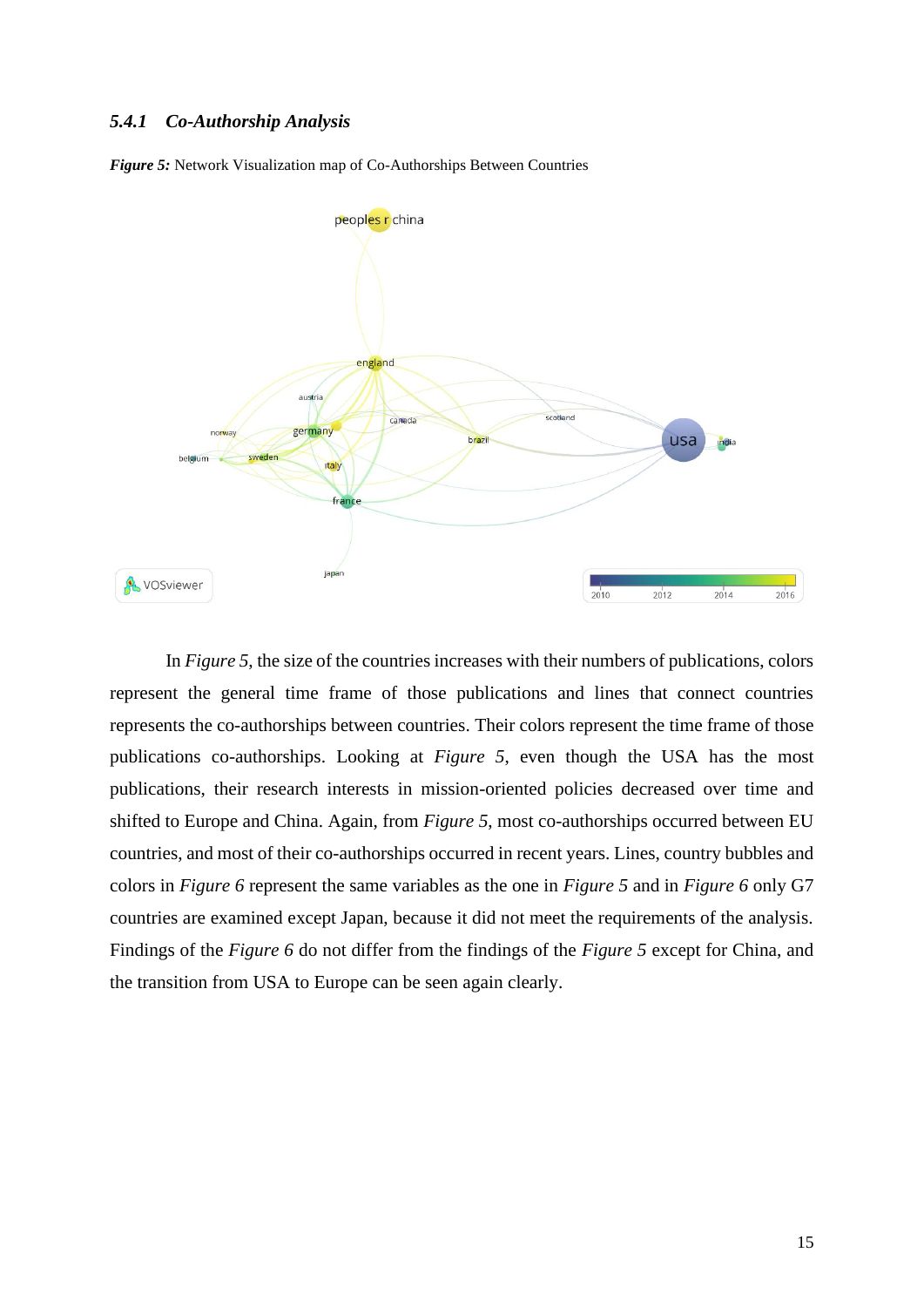*Figure 6:* Network Visualization map of Co-Authorships Between G7 Countries (except Japan)



Thus, for the changes in research interests of countries, USA was the starting for the research in mission-oriented policies. However, that interest shifted towards China and especially Europe over time. Considering the high number of co-authorships in Europe, it can be said that Europe is the main hub for the current research in mission-oriented policies.

# *5.4.2 Keyword Co-Occurrence Analysis*

*Figure 7:* Network Visualization map of Keyword Co-Occurrence



**A** VOSviewer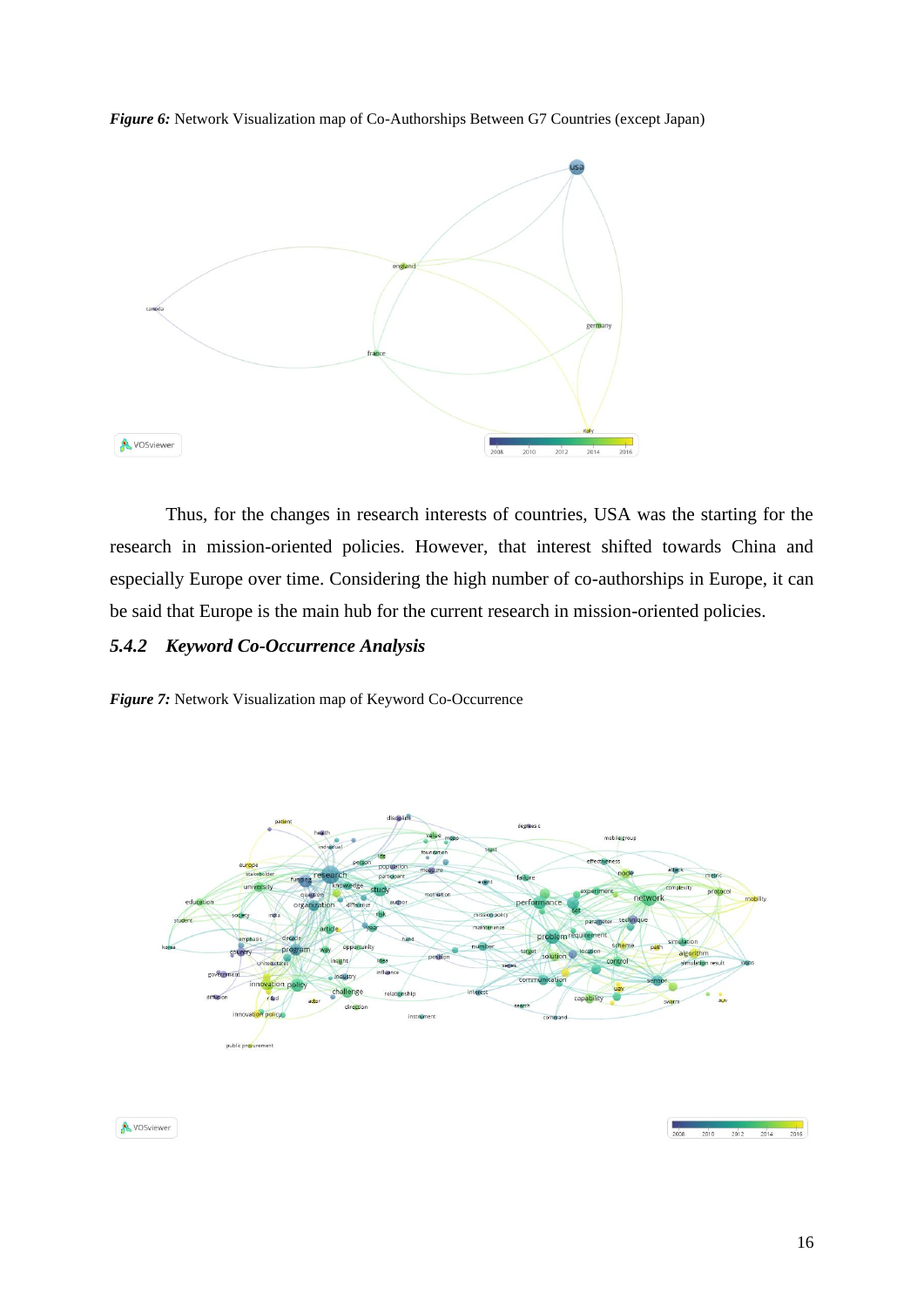Just like in *Figure 5* and *Figure 6*, in *Figure 7,* sizes represent the number of occurrences, colors represents years, and lines represent the usage of the corresponding keywords together. Looking at the *Figure 7*, it can be seen that how new interest areas emerged in mission-oriented policy research. Especially one keyword in *Figure 7* stands out, which is "innovation policy". Backtracking the "innovation policy" keyword and its co-occurrences, it can be seen how researchers focussed on "policy" and "innovation" separately with the keyword "r&d" in the middle of them. Which suggests research in mission-oriented policies shifted towards innovation policies as a whole, rather than looking at innovation, policy, and R&D separately.

#### **6 Discussion**

Considering all the analyses that are carried out in the paper, some points can be made. Firstly, continuous increases in the number of publications over time indicate the increases in research interest for mission-oriented policies. Secondly, comparing countries interests in mission-oriented policy research, the research focuses has shifted towards Europe and China from the United States of America, which is further supported by the higher numbers of publications, co-authorships and most importantly, citation per publications in European countries. When it comes to research focuses, mission-oriented policies are still focused on innovation and innovation policies. However, what has changed is how to use these tools or the problems that are aimed to be solved with mission-oriented policies, such as environmental problems and climate change. Additionally, past, and current examples from countries' intentional or unintentional mission-oriented policies can pave the way for the successful future policies and their implications. Even with the research interest increase and recent implementation of mission-oriented policies, one can not come up with an "one fits all" policy framework for countries. Which justifies the future research needs of mission-oriented policies regarding different country classifications and even specific country case studies.

## **7 Conclusion**

The idea that governments should actively participate in the innovation process is gaining momentum around the world. The increasing popularity of the idea draws attention to mission-oriented policies, in which governments lead the innovation process by actively taking risks in selected sectors or technologies with clear and determined plans. Thus, it is essential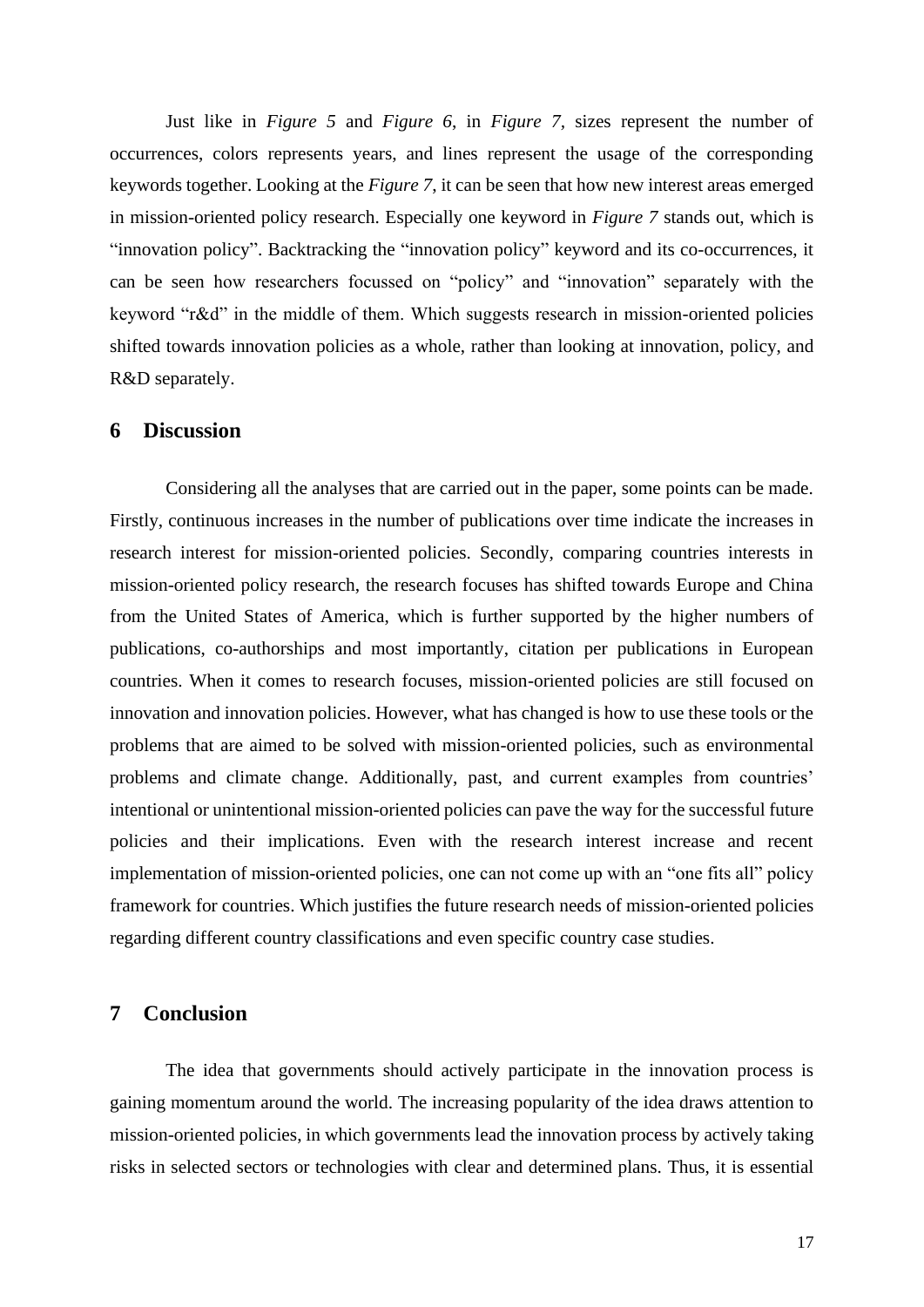for their implication to understand how mission-oriented policies, their research focuses and overall interests in them changed over time. In this paper, a bibliometric analysis is conducted to achieve that goal. Starting with a keyword search from the Web of Science publication database, the data for the research are collected. Then using simple analysis tools and VOSviewer visual analysis tools, analyses are conducted and discussed. The findings of the bibliometric analysis suggest that overall academic interest in mission-oriented policies has increased significantly. Furthermore, looking at the countries and their co-work in missionoriented policies, the research focus has shifted from the USA to Europe and China. The number of co-authorship between European countries and their high numbers of citations per publication numbers suggests that Europe is leading the research in mission-oriented policies. With the review of the literature and keyword analysis, it seems like the latest focus areas of the mission-oriented policies has shifted from using mission-oriented policies to boost innovation in singular technology or sector to using them as an effective tool to overcome drastic problems such as climate change by creating new markets around problems and promoting innovation. When it comes to real policy implications of the mission-oriented policies, past examples can be very insightful for creating and implementing new missionoriented policies. However, each problem and each country will require unique policies to fit their social and economic structure, which implies further research of mission-oriented policies not just as a whole, but also regarding different country classifications and specific case studies for countries. Thus, to tackle the various social problems of our world such as inequality, climate change, sustainability, and many more, the continuation and evolution of research in mission-oriented policies is essential for our future.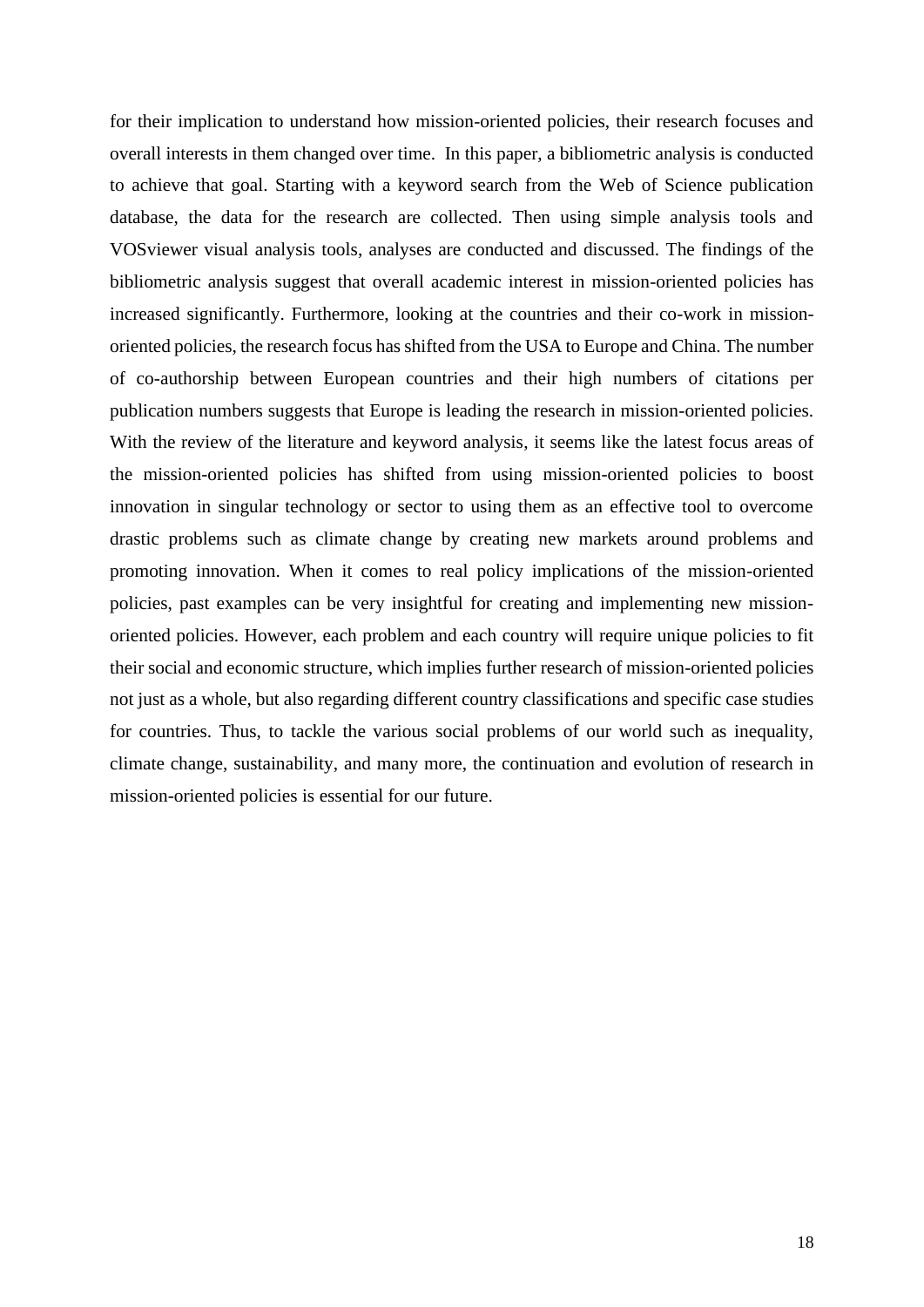# **References**

- Acemoglu, D., Aghion, P., & Hémous, D. (2014). The environment and directed technical change in a North-South model. *Oxford Review of Economic Policy*, *30*(3), 513–530. https://doi.org/10.1093/oxrep/gru031
- Bloom, N., Van Reenen, J., & Williams, H. (2019). A toolkit of policies to promote innovation. *Journal of Economic Perspectives*, *2019*(10), 5–31. https://doi.org/10.32609/0042-8736-2019-10-5-31
- Brown, K. (Ed.). (2021, April 16). NASA picks spacex to land next Americans on Moon. NASA. Retrieved September 24, 2021, from https://www.nasa.gov/press-release/asartemis-moves-forward-nasa-picks-spacex-to-land-next-americans-on-moon.
- Criscuolo, C., Martin, R., Overman, H. G., & Reenen, J. Van. (2019). Some causal effects of an industrial policy. *American Economic Review*, *109*(1), 48–85. https://doi.org/10.1257/aer.20160034
- El-Shagi, M., Michelsen, C., & Rosenschon, S. (2014). Evidence from Building Energy Efficiency Standards in Germany. *Discussion Papers, DIW Berlin, No.1371*.
- Foray, D., Mowery, D. C., & Nelson, R. R. (2012). Public R&D and social challenges: What lessons from mission R&D programs? *Research Policy*, *41*(10), 1697–1702. https://doi.org/10.1016/j.respol.2012.07.011
- Ghosh, S., & Nanda, R. (2010). Venture Capital Investment in the Clean Energy Sector. *SSRN Electronic Journal*. https://doi.org/10.2139/ssrn.1669445
- Harrison, T., & Kostka, G. (2014). Balancing Priorities, Aligning Interests: Developing Mitigation Capacity in China and India. *Comparative Political Studies*, *47*(3), 450–480. https://doi.org/10.1177/0010414013509577
- Kemp, R., & Never, B. (2017). Green transition, industrial policy, and economic development. *Oxford Review of Economic Policy*, *33*(1), 66–84. https://doi.org/10.1093/oxrep/grw037
- Lamperti, F., Mazzucato, M., Roventini, A., & Semieniuk, G. (2019). The green transition: public policy, finance, and the role of the State. *Vierteljahrshefte Zur Wirtschaftsforschung*, *88*(2), 73–88. https://doi.org/10.3790/vjh.88.2.73
- Lazonick, W., & Tulum, Ö. (2011). US biopharmaceutical finance and the sustainability of the biotech business model. *Research Policy*, *40*(9), 1170–1187. https://doi.org/10.1016/j.respol.2011.05.021